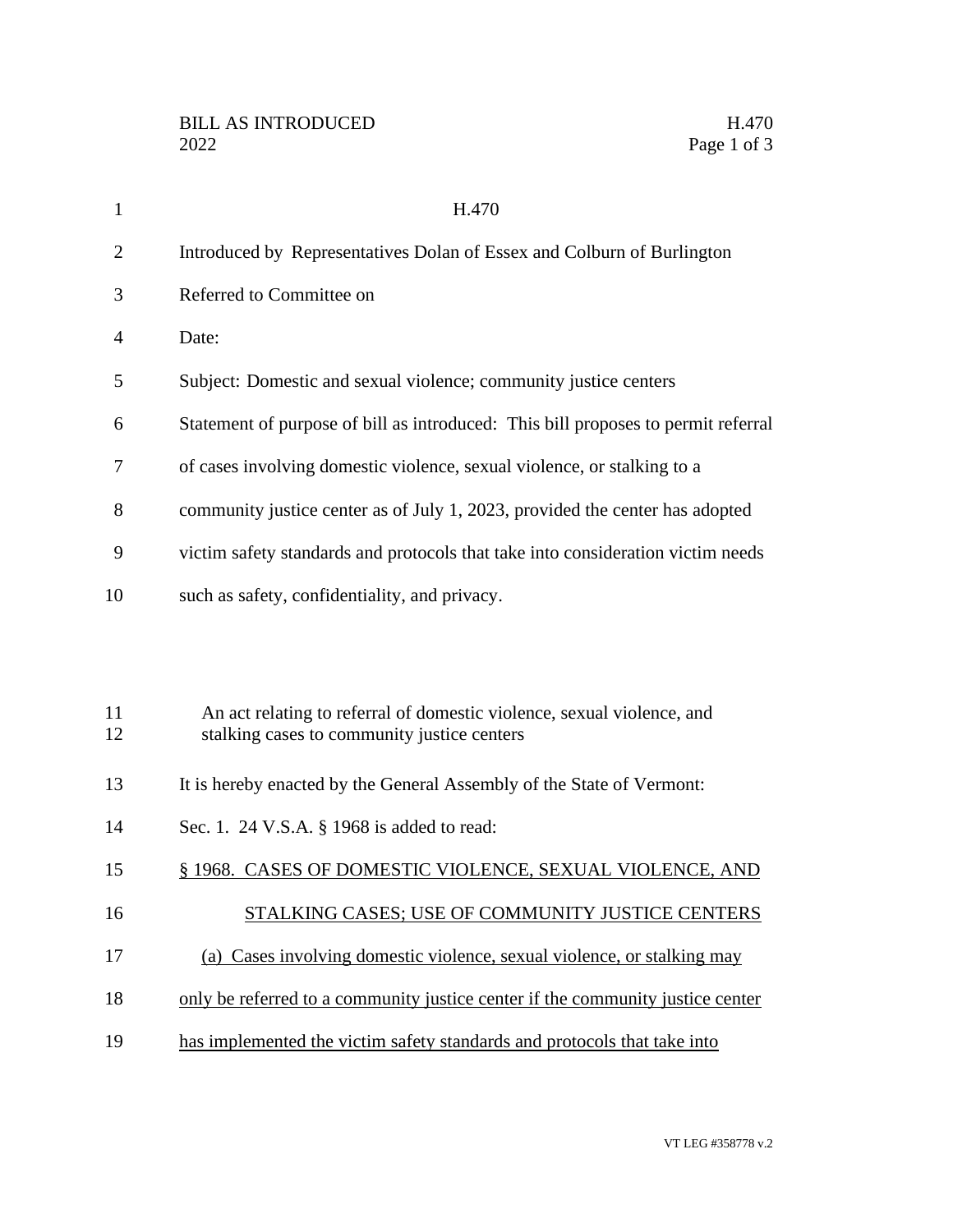| $\mathbf{1}$   | consideration victim needs such as safety, confidentiality, and privacy         |
|----------------|---------------------------------------------------------------------------------|
| $\overline{2}$ | developed in accordance with subsection (b) of this section.                    |
| 3              | (b) On or before July 1, 2022, the following entities shall convene to          |
| 4              | establish victim safety standards and protocols that community justice centers  |
| 5              | shall adopt prior to accepting referrals for cases involving domestic violence, |
| 6              | sexual violence, or stalking:                                                   |
| 7              | (1) the Commissioner of Corrections or designee;                                |
| 8              | (2) two representatives of a Vermont Community Justice Center;                  |
| 9              | (3) the Director of the Vermont Network Against Domestic and Sexual             |
| 10             | Violence or designee;                                                           |
| 11             | (4) the Director of the Vermont Center for Crime Victim Services or             |
| 12             | designee;                                                                       |
| 13             | (5) the Executive Director of the Vermont Association of State's                |
| 14             | Attorneys or designee;                                                          |
| 15             | (6) the Defender General or designee; and                                       |
| 16             | (7) the Director of the National Center on Restorative Justice at               |
| 17             | Vermont Law School or designee.                                                 |
| 18             | (c) Victim safety standards and protocols shall include:                        |
| 19             | (1) voluntary engagement by both the offender and the victim;                   |
| 20             | (2) a defined approach based on evidence or an established, promising           |
| 21             | program;                                                                        |